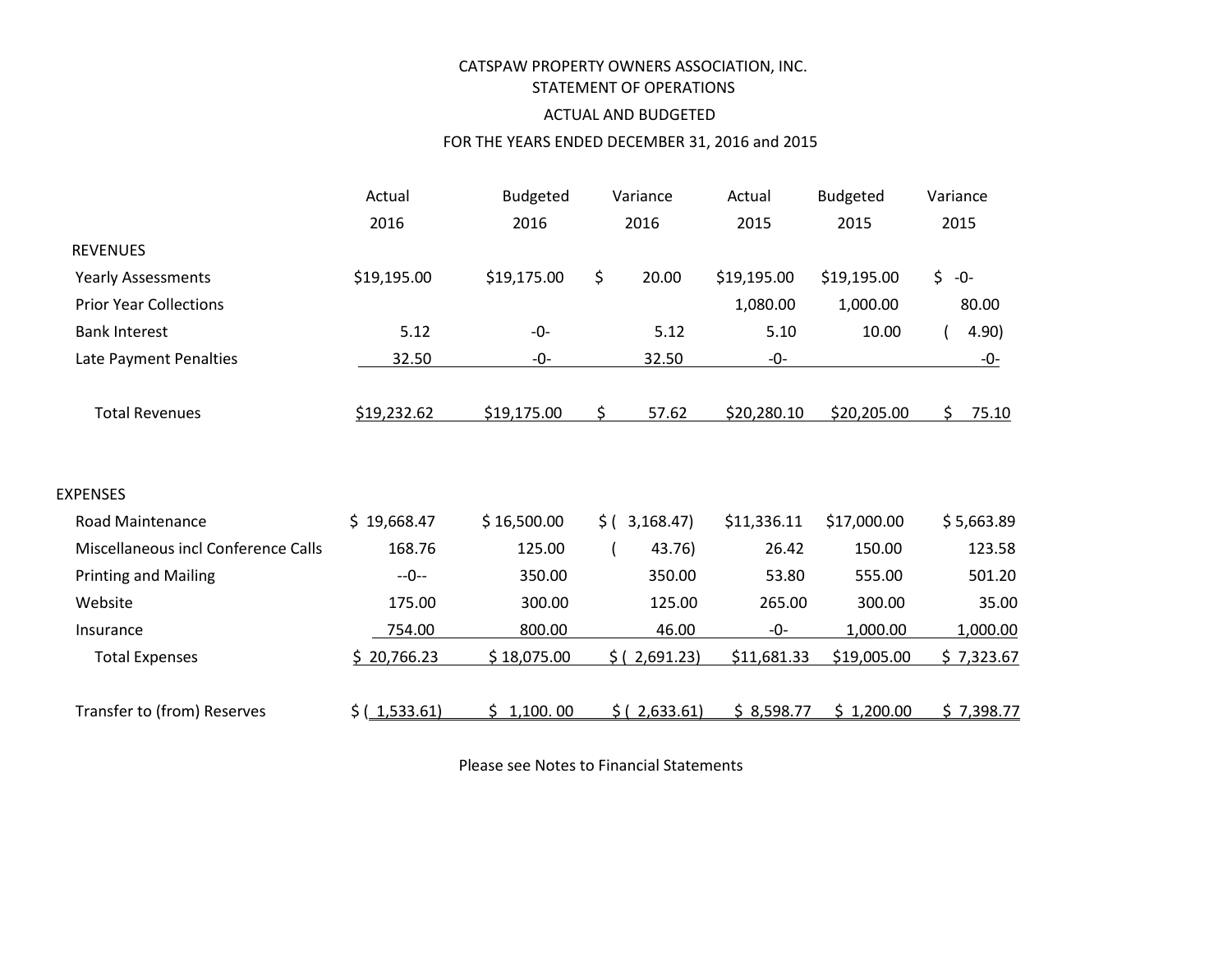# CATSPAW PROPERTY OWNERS ASSOCIATION, INC. STATEMENT OF FINANCIAL POSITION AS OF DECEMBER 31, 2016

ASSETS

| <b>Current Assets</b>                |             |                 |
|--------------------------------------|-------------|-----------------|
| Cash in Bank                         | \$43,255.67 |                 |
| <b>Prepaid Expenses</b>              | 853.00      |                 |
| Unsold Mailbox and                   |             |                 |
| Investment in Parcel Box             | 300.00      |                 |
| <b>TOTAL ASSETS</b>                  |             | Ś<br>44,408.67  |
| <b>LIABILITIES</b>                   |             |                 |
| <b>Current Liabilities</b>           |             |                 |
| Prepaid 2017 Assessments             | \$14,905.00 |                 |
| <b>TOTAL LIABILITIES</b>             |             | 14,905.00       |
|                                      |             |                 |
| <b>MEMBERS' EQUITY</b>               |             |                 |
| <b>Beginning Accumulated Surplus</b> | \$31,037.28 |                 |
| Current Year Surplus (Deficit)       | (2,633.61)  |                 |
| <b>Transfer to Reserves</b>          | 1,100.00    |                 |
| <b>TOTAL MEMBERS' EQUITY</b>         |             | \$<br>29.503.67 |

Please see Notes to Financial Statements